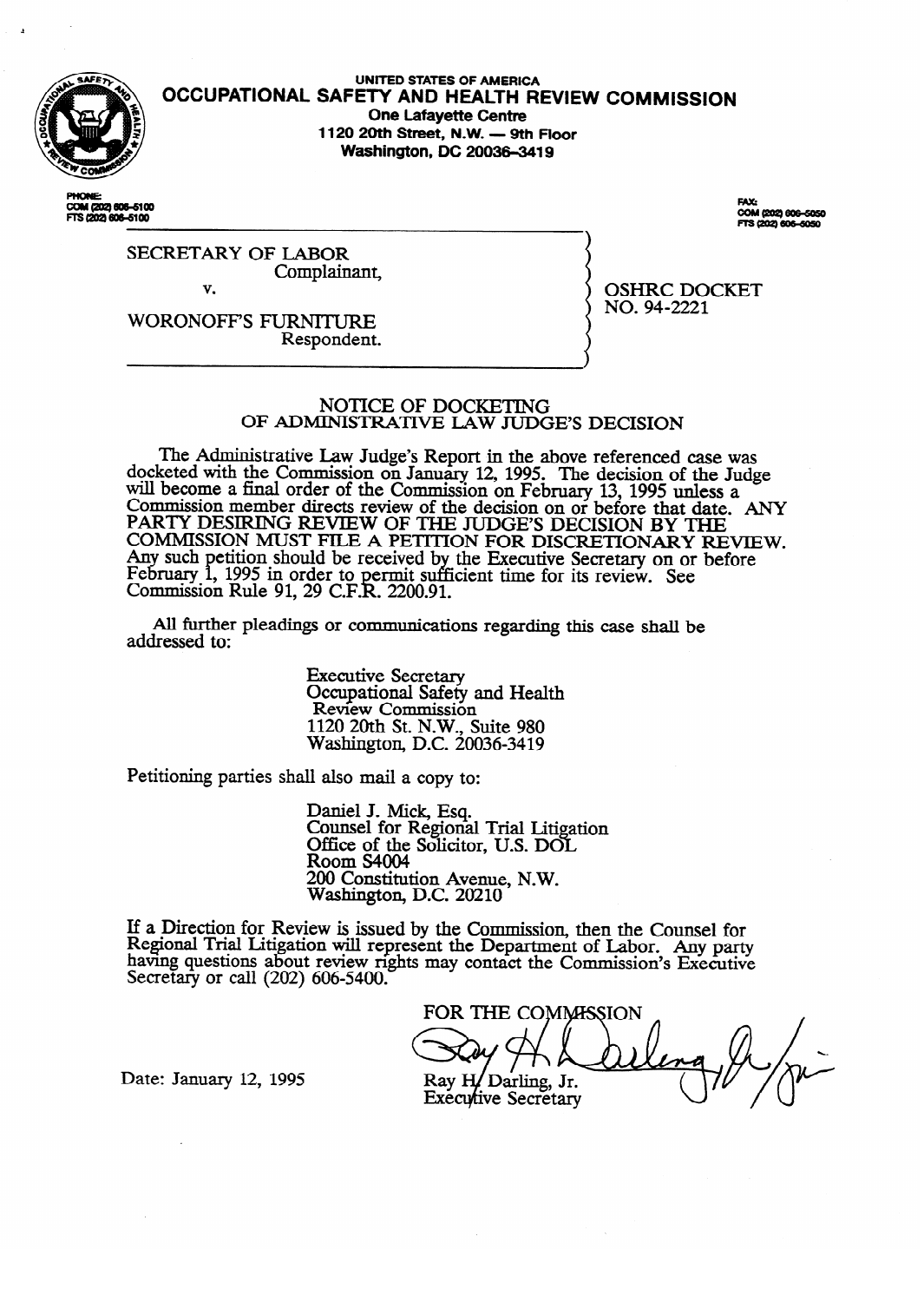#### DOCKET NO. 94-2221

### NOTICE IS GIVEN TO THE FOLLOWING:

Daillel J. Mick, Esq.<br>Counsel for Degiona Counsel for Regional Trial Litigation<br>Office of the Solicitor TTS DOL Office of the Solicitor, U.S. DOI ROOM S<del>T</del>OOT<br>200 Constituti  $200$  Constitution  $T_{\text{av}}$ , N.W. Washington, D.C. 20210

Regional Solicitor Office of the Solic 201 Varick, Room 70 **2014** New York, NY 10014  $\frac{1}{2}$ 

Keith Woronoff, President<br>Woronoff's Furniture<br>Box MM  $\frac{360 \text{ M}}{120 \text{ N}}$  $150$  DOISe whaaletown, in ruid

Cifici Aduums<br>Occupational Cecupational balcty and freath **One I afavette Centre**  $R^2$  20th St. N.W. S  $\overline{\text{W}}$ ashington. DC 2003  $1120$   $1120$   $1120$ 

00109054015:02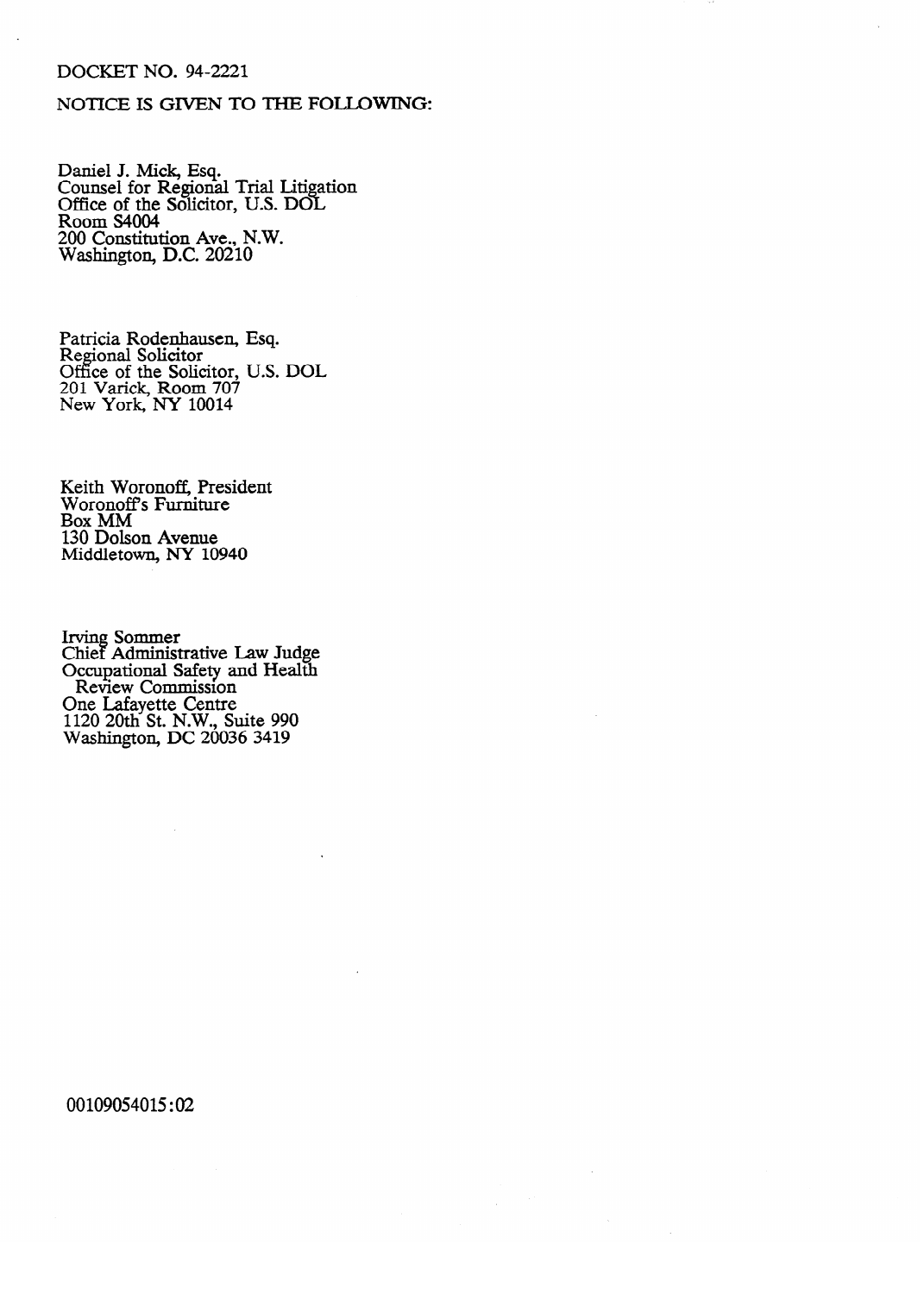

**UNITED STATES OF AMERICA OCCUPATIONAL SAFETY AND HEALTH REVIEW COMMISSION One Lafayette Centre 1120 20th Street, N.W. - 9th Floor Washington, DC 20036-3419** 

COM (202) 606-6100 FTS (202) 606-6100

FAX:<br>COM (202) 606-5050<br>FTS (202) 606-5050

| SECRETARY OF LABOR,   |                    |
|-----------------------|--------------------|
|                       |                    |
| Complainant,          |                    |
| v.                    | Docket No. 94-2221 |
| WORONOFF'S FURNITURE, |                    |
| Respondent.           |                    |
|                       |                    |

Appearances:

Nancee Adams-Taylor, Esq.<br>
U.S. Department of Labor<br>
U.S. Department of Labor<br>
Woronoff's Furniture U.S. Department of Labor Woronoffs Furniture<br>New York, N.Y. Middletown, N.Y.

Middletown, N.Y.

Complainant

Respondent

Before: Administrative Law Judge Irving Sommer

## **DECISION AND ORDER**

The Respondent was issued two citations and notification of penalty on March 30, 1994. A hearing was held in New York, N.Y. on October 21, 1994 concerning the motion of the Secretary to dismiss the Respondent's notice of contest as not being timely filed under section 10 of the Act.

Mr. Garret Westerveld, the Assistant Area Director in the Albany, N.Y. office of OSHA testified that after an inspection of the Respondent's premises a citation and notification of proposed penalties were sent to him, together with a booklet (OSHA 3000),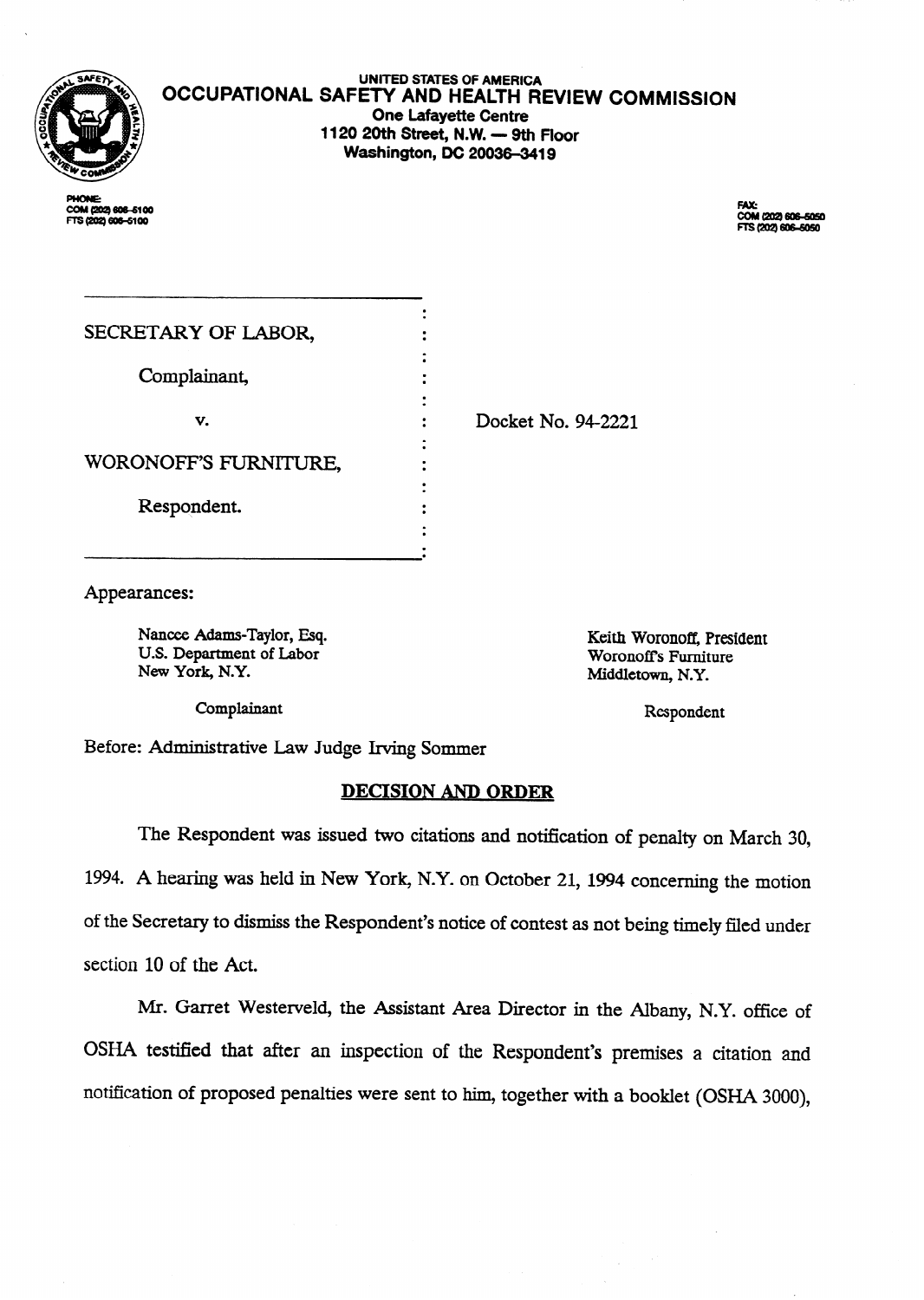which explained the employer rights and responsibilities (Exh C-2). The employer received the citation and accompanying booklet on April 4,1994 and had until April 25,1994 to file a contest to the citations issued(Tr.14). He further testified that no notice of contest was filed within said period, but that in response to a letter OSHA sent on April 13, 1994 concerning whether abatement of hazards had been carried he received a letter from Mr. Brennan a corporate officer, which said, "We would like to request an informal conference to discuss the conective action taken." Since the Respondent was some distance from the OSHA office, Mr. Westerveld called Brennan on April 20,1994 and discussed the corrective action he had taken. No discussions were had regarding filing of a notice of contest.(Tr 18). After a call to the Respondent on June 6,1994 regarding the penalties due, Mr. Westerveld stated that OSHA received a copy of a letter allegedly sent on April 11, 1994 which stated, "Please let this letter serve as notification that we request an informal conference regarding the action taken on the citations and a request to contest the penalties imposed."He stated such letter was never received by OSHA during the contest period, and was not mentioned previously.

Mr. Keith Woronoff; the company president admitted receiving the citations and the booklet which explained employer rights and responsibilities on April 4, 1994, and that he had read the booklet.

He reiterated that the April 11, 1994 letter was sent which requested a conference and also was a contest.He further felt that the request for an informal conference was a request to contest the matter.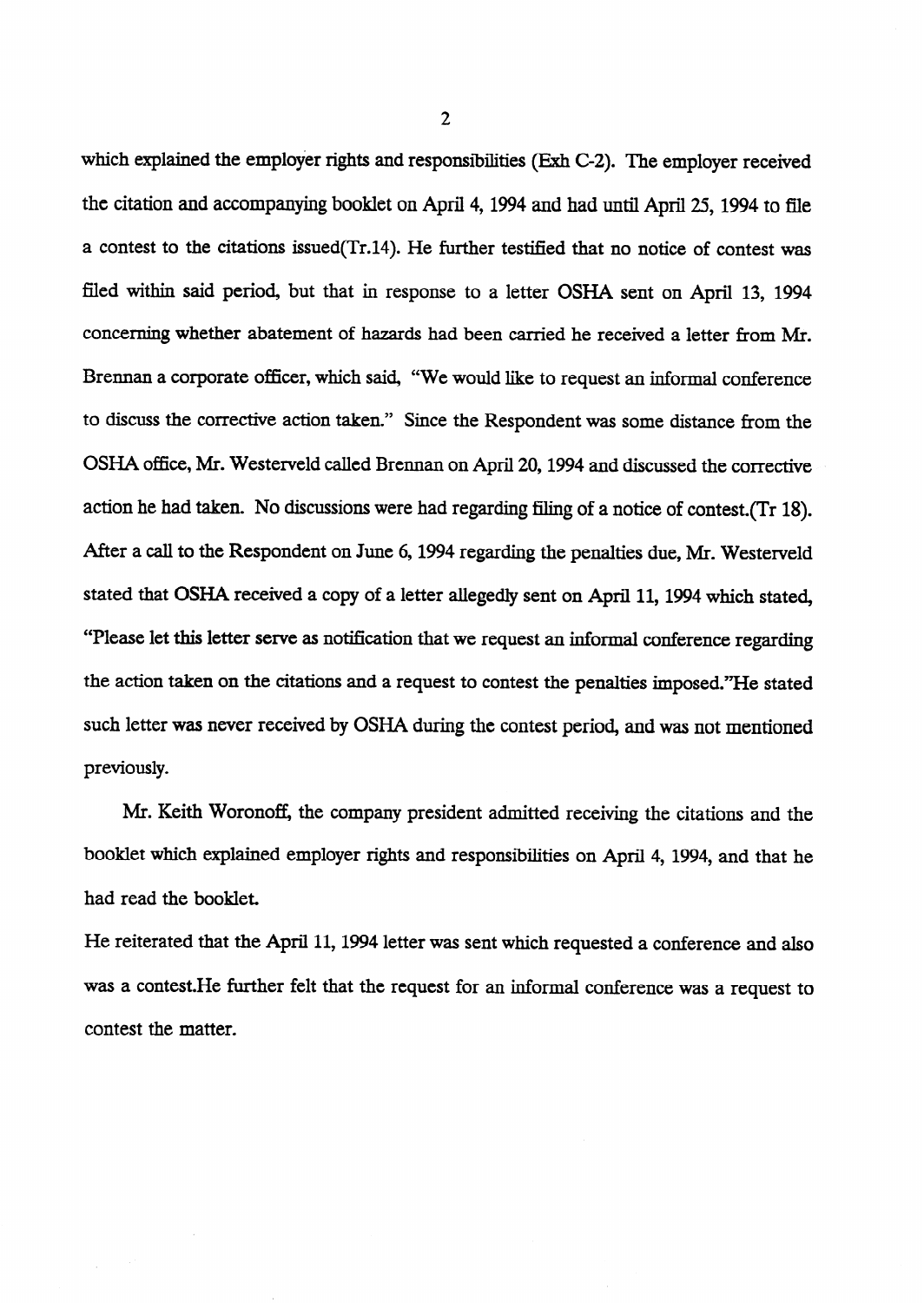There is no corroborative evidence present, other than the Respondent's self-serving copy of an alleged letter dated April 11,1994 which it deems was a notice of contest. OSHA records show no receipt of the same, and the Respondent offered no proof that it was sent. At no time during the discussions regarding abatement of the hazards did the Respondent bring up or call attention that it has filed a notice of contest herein. Mr. Woronoff admitted reading the OSHA 3000 which accompanied the citations. This states in plain english, "If you wish to contest any portion of your citation, a notice of intent to contest must be submitted in writing within 15 working days after receipt of the citation and notification of penalty even if you have orally stated your disagreement with a citation, penalty, or abatement date during a telephone conversation or an informal conference." He was further advised of the time period within which to file a contest on the face of the citations. Mr. Woronoff gave every sign of being an intelligent, articulate individual. "If(the employer) had carefully read even  $p$  and reiterated and reiterated on the face of the-citations, here face of the-citations,  $p$ whose  $\mathcal{L}$  is proceeded-  $\mathcal{L}$  extended boring  $\mathcal{L}$ 2192(No. 88-2521,199l). While I am sympathetic to the plight of the Respondent, the failure of the Respondent to file a timely contest herein was due to their own negligence; while Mr. of the Respondent to file a timely contest herein was due to their own negligence; while Mr. Woronoff read the OSHA booklet explaining his rights and responsibilities, he did so World read the OSHA booklet explaining his rights and response  $\mathcal{L}_\text{max}$  is rights and responsible solution carelessly and failed to carried out his stated obligations. Simple negligence on his part will carelessly and failed to carried out his stated obligations. Simple negligence on his part will not establish entitlement to relief.

The motion of the Secretary to dismiss is granted.

3